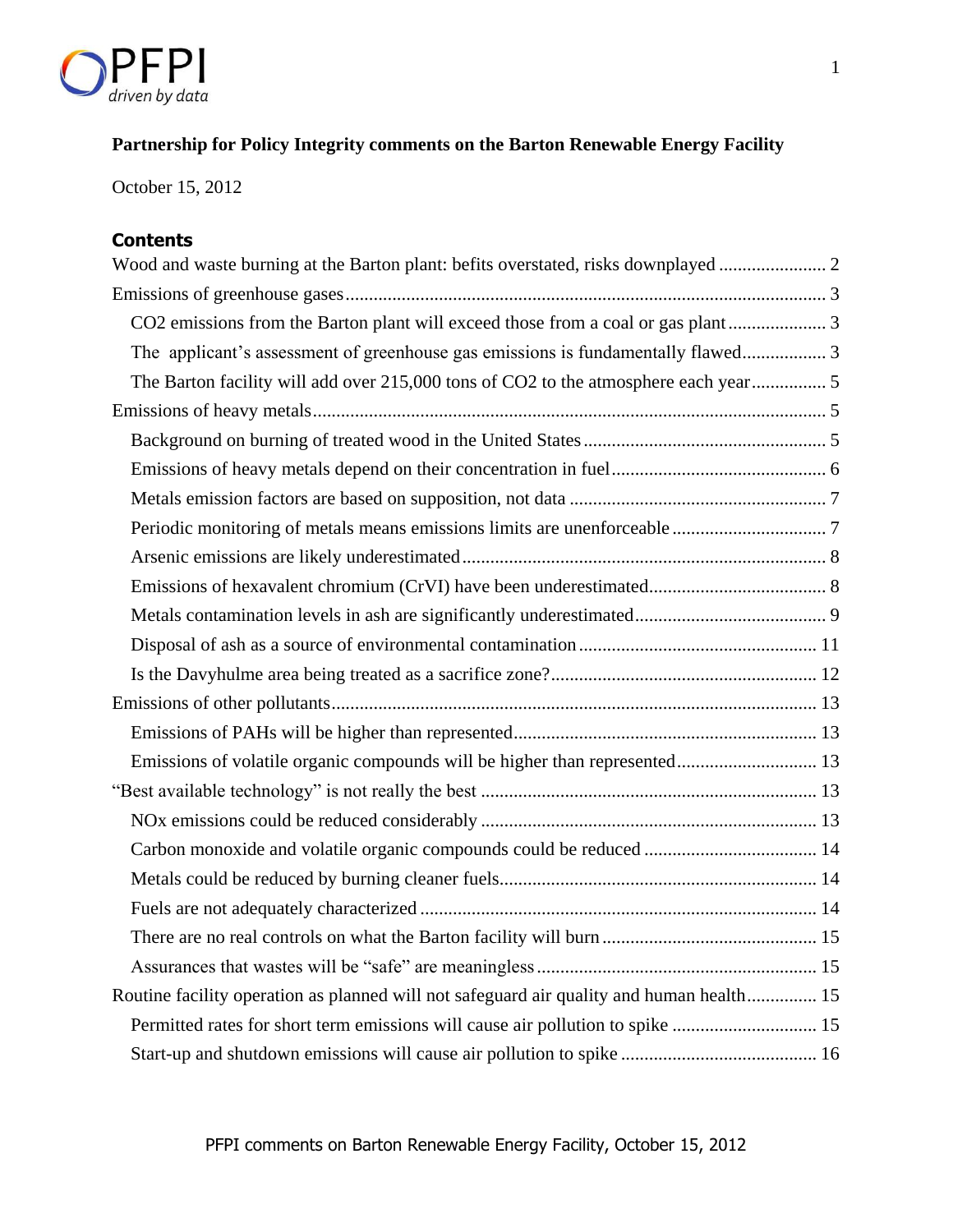My name is Mary S. Booth. I live in the Town of Pelham, in the State of Massachusetts, USA. I have a PhD in Ecology with specialization in biogeochemistry, and a Masters in Plant Biology. I am the Director of the Partnership for Policy Integrity (PFPI) a group that I co-founded. Much of my work at PFPI consists of reviewing air emissions permits for biomass plants that have been proposed in the United States. I am offering testimony on the Barton plant air permit to assist the Breathe Clean Air Group. I am not being compensated for my work. I am pleased to be of what assistance I can to this group because of the many biomass facility proposals that I have reviewed, the Barton plant strikes me as one of the most dangerous I have seen in terms of potential impacts to human health and general lack of oversight and rigor in permitting.

My testimony will largely focus on emissions of heavy metals emissions from this facility, which I believe will represent a very serious threat to the health of the surrounding community. I believe, and intend to demonstrate, that emissions of heavy metals and other pollutants have been underestimated, and that for some other pollutants, the emissions levels are inexcusably high, given the emissions controls that are available and could be used at the facility. I will also comment on the net greenhouse gas emissions impact by the facility. While I am dismayed by the inadequacy of the controls for NOx and the cavalier attitude of permitting authorities regarding adding to the NOx burden when health standards in the area are already exceeded, this topic is well covered by others, so I will only cover it briefly.

To support my arguments, I will draw on the work I have done in the United States, where I have been involved in regulatory processes around biomass power and where I have reviewed numerous air emissions permits for wood-burning plants, including plants that burn construction and demolition (C&D) wood. I am dismayed at the low quality of the analysis offered by the Barton developer, and accepted by the Environment Agency, and by the overall the lack of rigor in the permitting process..

The general theme that runs throughout my comments is that emissions – of greenhouse gases, of metals, and of other pollutants including NOx and VOCs – have consistently been underestimated or even actively misrepresented. This means that the Barton facility will present a greater threat to human health and the environment than the EA or the developer admits.

## <span id="page-1-0"></span>**Wood and waste burning at the Barton plant: befits overstated, risks downplayed**

Biomass and waste burning plant developers are very eager to make their facilities sound "clean" and "green". They are eligible for renewable energy subsidies and power purchase agreements worth millions of pounds, but they'll only reap these rewards if they can sell the public on the idea that all this new "clean" energy won't harm them. A prime example of such "greenwashing" is found on page 8 of Barton's non-technical summary document (emphasis added )

*"The proposals for Barton provide an excellent opportunity to deliver a highly sustainable, clean and carbon neutral energy plant within the heart of the Manchester City Region with minimal impact upon the surrounding environment. The proposed will be an exemplar project, leading the way in ensuring Trafford meets and goes beyond its duty to contribute to the growth in renewable and carbon neutral energy generation. It would also provide additional benefits such as job creation and a safe, secure energy supply."*

None of this is true. There there's nothing "clean" about this project compared to real, emissions-free renewable energy and you can be sure at least one wind power engineer at Peel Energy has spit out their coffee on reading this kind of description applied to biopower. The plant will emit as much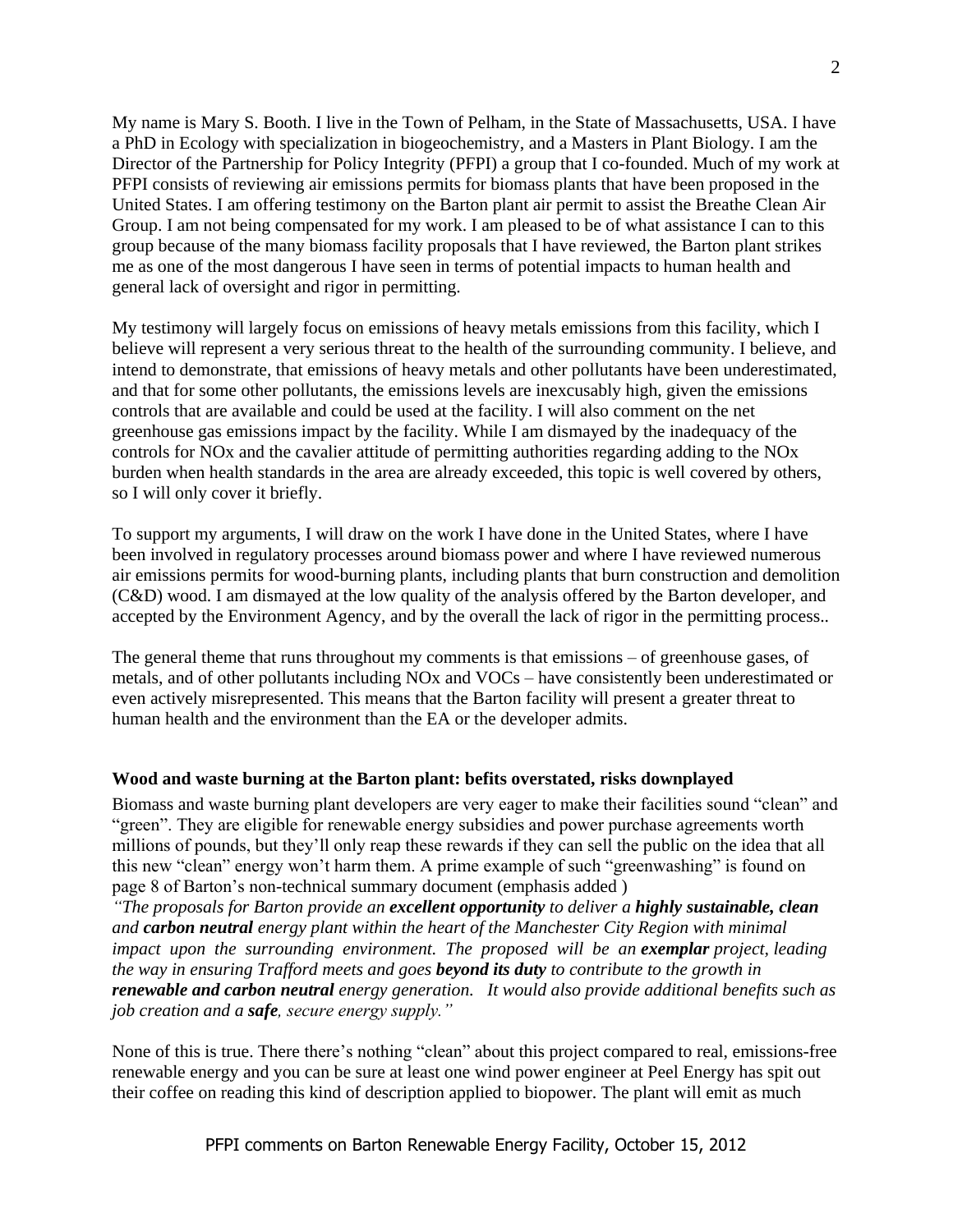particulate matter and NOx as a coal plant, along with heavy metals. Greenhouse gas emissions per unit energy generated are higher than from gas or coal. The project isn't "exemplar" – it is an old technology, a moving grate stoker with the minimal emissions controls.

## <span id="page-2-0"></span>**Emissions of greenhouse gases**

<span id="page-2-1"></span>*CO2 emissions from the Barton plant will exceed those from a coal or gas plant* It is a fundamental physical fact that wood-burning facilities like the Barton plant emit far more CO2 per unit energy generated than coal or gas-fired facilities. This is both because biomass facilities operate at relatively low efficiencies, and also because the energy inherent in biomass fuels per unit carbon is lower than the energy inherent in fossil fuels (the contrast with gas is the greatest).

The units in the table below – pounds of pollutant per million British thermal units of heat input – are how pollutant emissions are typically expressed in the United States. The units are irrelevant to the bottom line, however, which is that per megawatt-hour of electricity produced, a typical biomassburning facility emits 1.4 to 3.4 times as much carbon dioxide as a fossil fuel burning facility.

|                              | Ib CO2 emitted |            | mmbtu heat     | lb CO <sub>2</sub> |
|------------------------------|----------------|------------|----------------|--------------------|
|                              | per mmbtu      | facility   | input required | emitted            |
|                              | heat input     | efficiency | per MWh        | per MWh            |
| <b>Biomass steam turbine</b> | 213            | 0.24       | 14.22          | 3,029              |
| Coal steam turbine           | 205.6          | 0.34       | 10.15          | 2,086              |
| <b>Gas steam turbine</b>     | 117.1          | 0.33       | 10.40          | 1,218              |
| <b>Gas combined cycle</b>    | 117.1          | 0.45       | 7.54           | 883                |

## <span id="page-2-2"></span>*The applicant's assessment of greenhouse gas emissions is fundamentally flawed*

The greenhouse gas (GHG) assessment from Peel Energy is rife with assumptions. It first argues that emissions from power generation displaced by the Barton plant should be taken into consideration and treated as a "reduction" in emissions. However, what if the power that is being displaced is wind power? Since biopower competes for the same subsidies as wind, it seems more likely that meeting renewables goals by building combustion-based technologies will displace truly clean solutions. In fact, claiming that there will be "reductions" in power generation at other carbon emitting facilities is just an unsupported assumption. Unless the applicant is personally promising to take another emitting facility offline once the Barton plant is built, these claims are unenforceable, unverifiable, and therefore worth nothing.

I do however, agree with the applicant's statement on GHG emissions is that avoided emissions from landfilling material are negligible, and therefore have not been considered as a "reduction": *"It is likely that if the fuel were not combusted, it would be disposed of in a landfill where a proportion of the fuel would biodegrade into carbon dioxide and methane. Methane released into the atmosphere contributes to global warming, therefore the methane emissions from landfill that are avoided are relevant to this greenhouse gas assessment. However, wood is not considered to be readily putrescible, so the rate at which it degrades will be relatively*  low and the amount of carbon that is sequestered in the landfill will be relatively high. The *avoided methane emission from landfill is therefore considered to be relatively low, so the contribution to global warming has not been considered further. This makes the overall* 

PFPI comments on Barton Renewable Energy Facility, October 15, 2012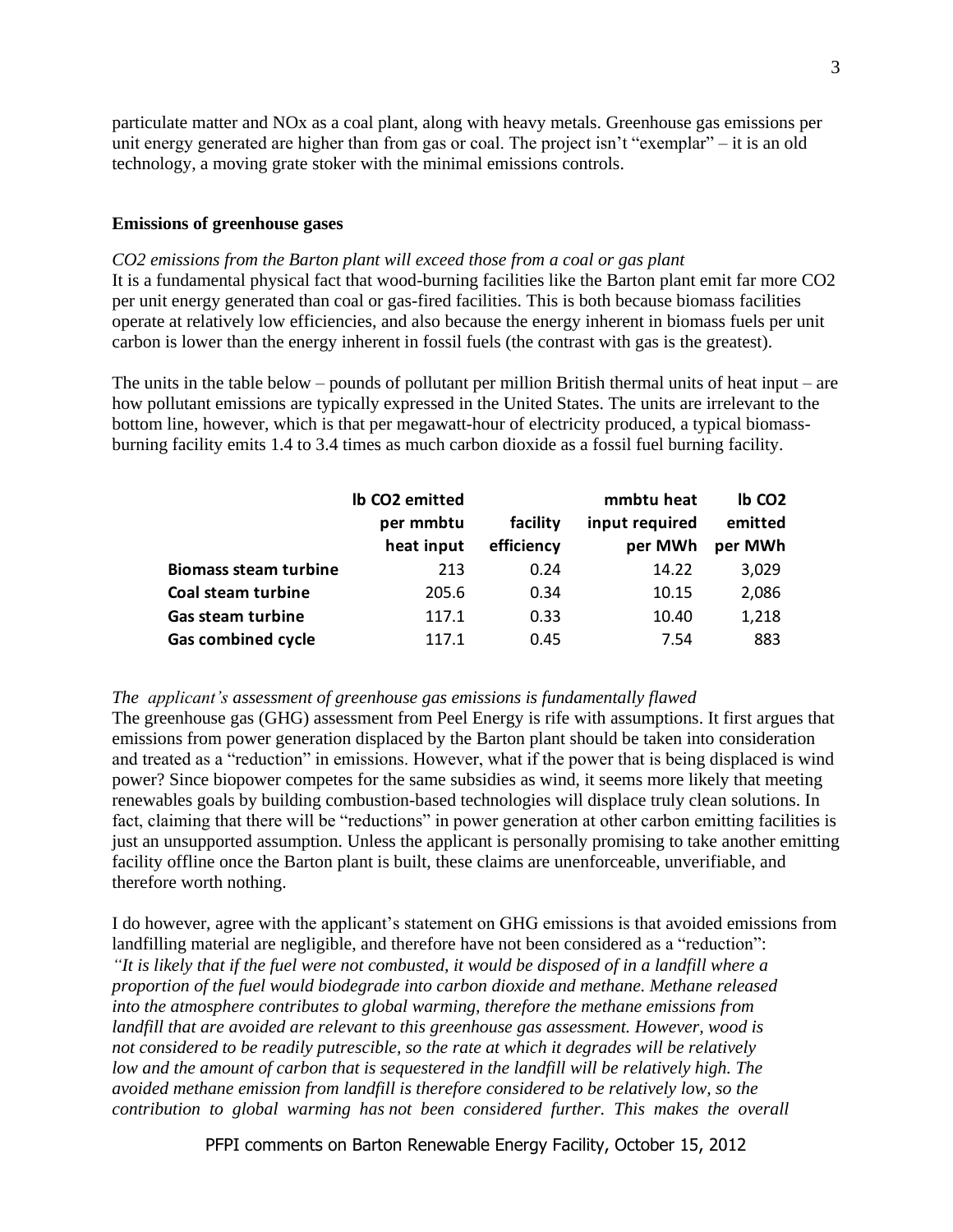*assessment conservative because it does not take account of the small avoided emission of methane*."

The above conclusion is congruent with the analyses I have seen from the US Environmental Protection Agency and with my own review of the literature on methane and CO2 emissions from landfilled wood.

However, the GHG chapter goes on to argue that emissions of biogenic carbon don't count (while never acknowledging that such emissions are higher per unit energy generated than from fossil fuels):

*"The Barton Renewable Energy Plant will release carbon dioxide from the combustion of carbon. However, a proportion of the fuel will be derived from biodegradable materials. Carbon dioxide released from the combustion of biomass is not considered to contribute to global warming, since this carbon has been recently extracted from the atmosphere via photosynthesis. Therefore, it is only necessary to consider carbon dioxide released from the combustion of carbon derived from fossil fuels."*

## Likewise, the draft permit (at p. 82) states,

*"CO2 released from the combustion of biomass is not considered to contribute as much to global warming, since this carbon has been recently extracted from the atmosphere via photosynthesis"*

The fact that the carbon was "recently sequestered" has no bearing on the fact that burning this material releases carbon dioxide to the air. Time's arrow points forward. We are interested in the net effect of the facility on atmospheric CO2 loading in the *future* – we are not interested in what role those fuels may have played in sequestering carbon in the past. For example, imagine the following: you are locked in a closed dome with a fixed air supply where the CO2 balance is kept habitable by growing trees. Now, you cut those trees, and burn them. Does it matter to you that the CO2 released by burning those trees was "recently sequestered"? Of course it doesn't. Likewise, the earth is a closed dome – and how we treat the biogenic carbon on it matters. By the applicants reasoning, it would be possible to cut and burn every tree on the planet, and see no effect on atmospheric CO2 loading, because that carbon was "recently" sequestered. Yes, biogenic fuel sources do grow back but growing new trees to sequester an equivalent amount of carbon as released by burning wood takes decades, time that we don't have in the race to reduce greenhouse gas emissions. This isn't to say wood should never be burned. There may be good reasons to burn wood. But it should never be claimed that burning wood is meaningful to reducing atmospheric CO2 concentrations in the shortto-medium timeframes over which it is most urgent that we reduce emissions.

The applicant has made other unsupported statements in the GHG analysis. For instance, they estimate fuel use by assuming the plant will operate for 8,000 hours. There is no such enforceable limit in the permit.

Burning even "waste" wood emits a great deal of carbon compared to its alternate fate. While admitting that landfilling such wood essentially represents net carbon *sequestration* and there is no carbon "benefit" to burning it, the applicant still goes on to make the specious argument that emissions of biogenic carbon should not be counted. They have performed no analysis to back up their statement. In other words, their statements that the facility's greenhouse gas emissions shouldn't count are completely faith-based.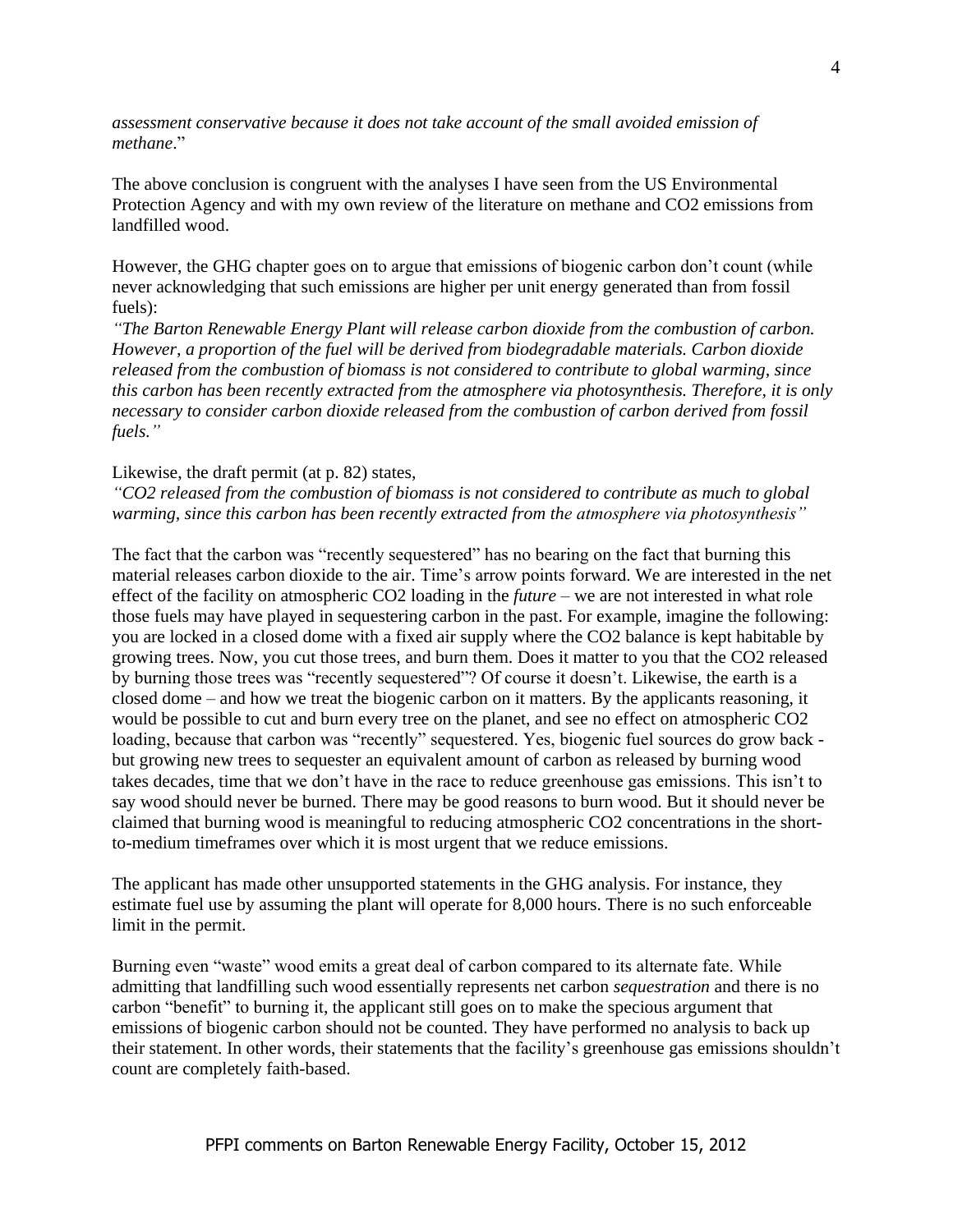### <span id="page-4-0"></span>*The Barton facility will add over 215,000 tons of CO2 to the atmosphere each year*

I made a rough estimate of the plant's CO2 emissions, as follows. Based on multiple reviews of biomass plant applications in the United States, I assume that the facility's efficiency will be around 26% (this is quite generous. This is a small facility that will not realize the economies of scale. Much larger facilities in the US have stated efficiencies of 24%). I assume that the fuel will on average have a moisture content of 30%, based on the fact that it is a mixture of waste wood, virgin (green) wood, and municipal and other waste (the applicant claims 20%; this is not backed up with any data and seems extremely unlikely given the sources of fuel). I assume that the fuel used at the Barton plant has a higher heating value of 5,950 btu per pound, or 13,117 btu/kg. I assume that the facility will not operate for two weeks each year due to routine maintenance. Multiplying through, wood use under this calculation would be 168,313 tonnes per year, and CO2 emissions would be 216,001 tonnes per year. This is CO2 that is being emitted that would not otherwise be emitted. In contrast, the applicant has claimed (page. 2) of the GHG assessment: *"there is a net decrease in carbon dioxide emissions of 77,370 tonnes per annum."*

Another unsupported statement in the GHG chapter concerns emissions from trucks: *"It is likely that the total vehicle miles associated with delivering the waste wood fuel to the BREP will be similar to the current vehicle miles associated with its disposal in landfill. The CO2 emissions from waste wood fuel delivery vehicles are therefore likely to be similar to the current emissions from delivery to landfill and so represent a near carbon neutral change. In any case, any small amount of carbon dioxide emissions from fuel delivery vehicles is significantly outweighed by the overall carbon dioxide emissions reduction provided by the development as a whole"*

Again, there has been absolutely no analysis of this statement. No modeling. And apparently, no critical evaluation by the Environment Agency. In fact, the dense concentration of diesel-fueled trucks that converge on a facility like this are a concentrated source not only of greenhouse gases, but also NOx and diesel particulate matter, which is acknowledged by the US EPA as extremely deadly. When the EA lets the applicant get away with an unsubstantiated statement like this, it's very convenient for the applicant, because now those other emissions of pollutants can also be ignored, as well.

One last unsupportable statement on GHG emissions, from the non-technical summary, p. 8: *"Under the 'do-nothing' scenario, the application site would likely remain undeveloped with feasible land-uses being limited. If the 'do-nothing' scenario was adopted, the site's potential to contribute towards the promotion of renewable energy and hence reduction in CO2 and greenhouse gas emissions would not be realized."*

Given that building the plant will transform this site from open land to a combustion facility that moves thousands of tons of terrestrial carbon into the atmosphere per hour, this statement is positively Orwellian.

## <span id="page-4-1"></span>**Emissions of heavy metals**

#### <span id="page-4-2"></span>*Background on burning of treated wood in the United States*

The Barton plant will burn a variety of wastes, but primarily treated wood. Burning of chemically treated wood produces a great deal of very toxic emissions. Wood that has been "pressure-treated" with the preservative copper chromium arsenate (CCA) is especially toxic, but painted and glued wood also emits a host of dangerous chemicals when burned (including lead, from lead paint;

PFPI comments on Barton Renewable Energy Facility, October 15, 2012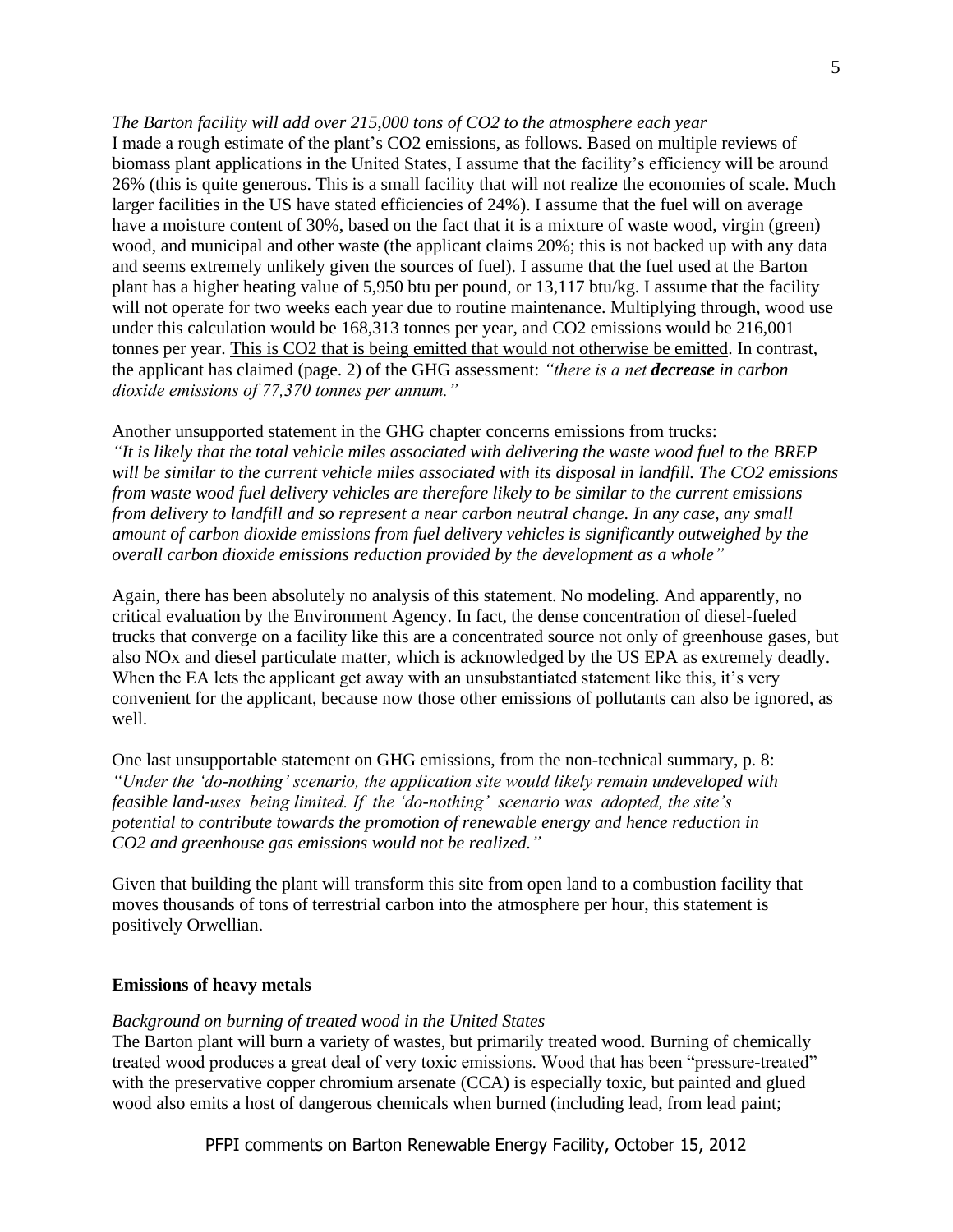dioxins; mercury, which is frequently found in construction waste; asbestos fibers, which get mixed in with wood during processing; various other heavy metals, including cadmium; and volatile organic compounds like the carcinogen formaldehyde, which is found in composite and glued wood products). The US EPA treats construction and demolition (C&D) waste wood material as waste, not biomass fuel, and as such, facilities burning treated wood are held to more stringent emissions requirements than those burning "clean" wood. Ash from burning wood including as little as 5% CCA-treated wood can be classified in the US as a hazardous waste and disposed of in special  $land$ fills. $<sup>1</sup>$ </sup>

I live in the state of Massachusetts. About five years ago, a facility was proposed here that would burn "clean" construction and demolition wood (C&D), which had been sorted to remove contaminated material before it was chipped for fuel. Prior to construction, the air permitting agency required the facility to fund a study to analyze samples of wood chip fuel derived from the sorted material. The study examined the content of heavy metals and other hazardous substances. The results of the study were clear. Even when wood waste had been sorted to remove nearly all treated wood, an analysis of its likely combustion emissions still showed that emissions of arsenic, chromium, and cadmium, as well as dioxins, would be quite high.

The Massachusetts Department of Environmental Health was extremely concerned by these data, pointing out that children in the region already had blood lead levels higher than average, and that asthma rates were higher than average. In response, the state commissioned a health impacts study to examine the effects of burning treated wood. Because the facility developer ultimately decided to change the proposal to a plant that would burn only virgin (forest) wood, the health impacts study was not ultimately carried out. However, the state of Massachusetts did just put out new rules that remove renewable energy subsidies from large-scale, low-efficiency biomass facilities, and these rules explicitly state that **no** construction and demolition-derived waste can be burned even at the smaller, high-efficiency facilities that are still eligible for subsidies.

## <span id="page-5-0"></span>*Emissions of heavy metals depend on their concentration in fuel*

Other than mercury, most metals are emitted in particulate form. As stated at p. 29 of the Peel Energy "supporting information" document,

*"The injection of activated carbon into the flue gas upstream of the fabric filter is a reliable and well-proven method for reducing mercury concentrations by 90% or more. For other metals, efficient particulate abatement will minimise metal releases"*

This means that emissions of heavy metals emissions actually depend on two factors:

• the concentration of the metals in the wood being burned,

 $\overline{a}$ 

• and the efficacy of the emissions controls for controlling particulate matter.

The applicant acknowledges the role of fuel metals content, stating at p. 32 of the air quality assessment,

*"While the facility will emit heavy metals, the quantity will be dependant of the mixture of wood, the source of the wood and any treatments that have been made to the wood"*

A well-operated fabric filter emissions system is capable of reducing the mass of PM by more than 99.5%, though it is important to note that no system is especially effective in reducing emissions of

<sup>&</sup>lt;sup>1</sup> Solo-Gabriele, H. 2003. Disposal strategies for CCA-treated wood. Presentation ot the National RCRA Conference, Washington, Dc. August 13.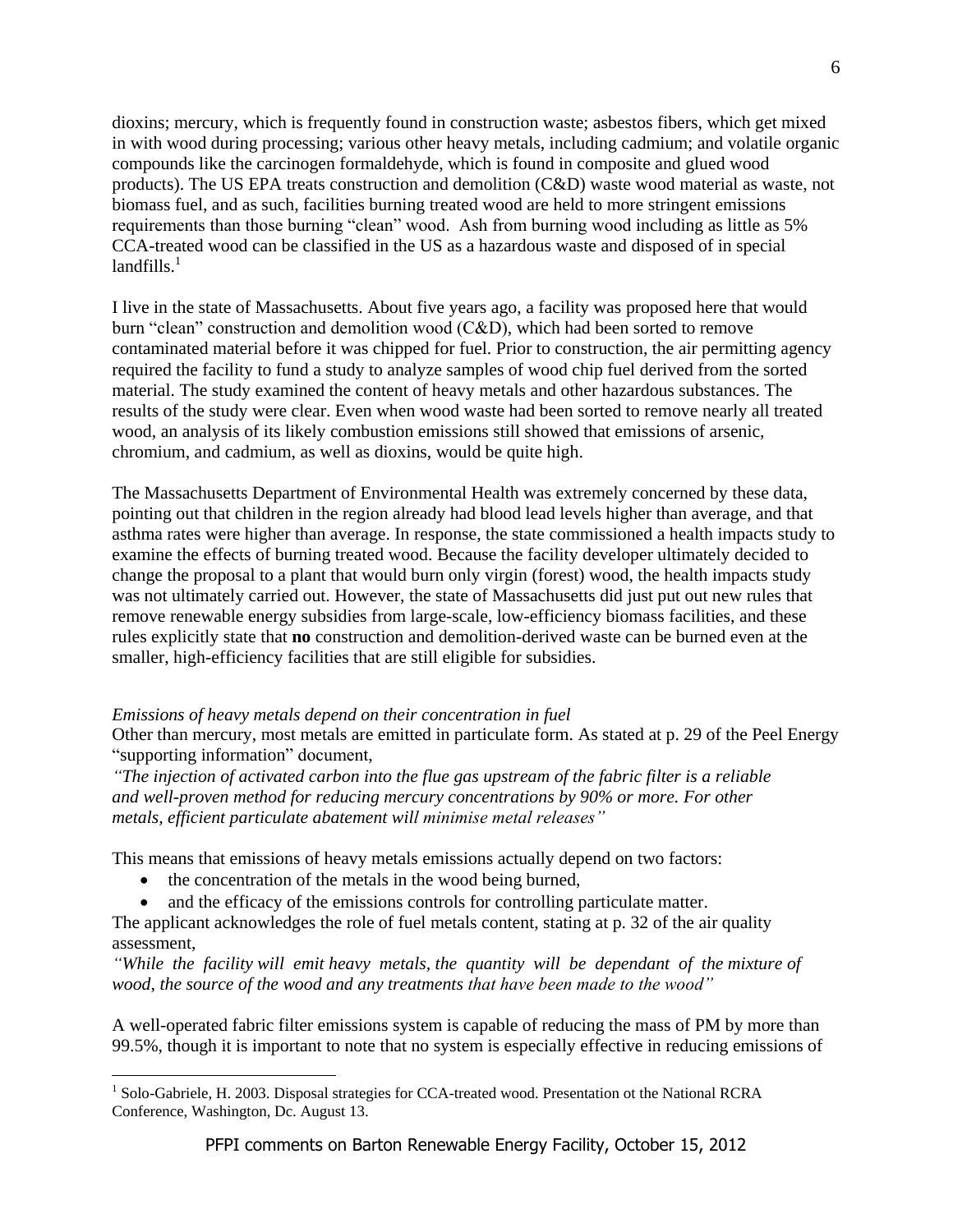the ultrafine portion of PM, which is heavily represented in wood combustion emissions. Assuming for the time being that the fabric filter is operated consistently well (and this is often not the case, as many who live near a biomass burner can attest), this means that it is the concentration of metals in the fuel stream that will determine emissions. While the applicant acknowledges elsewhere that the mixture of wood burned at the plant will be extremely variable, they do not acknowledge in the chapter on Abnormal Emissions that such variability will affect emissions of heavy metals. This is a critical omission.

#### <span id="page-6-0"></span>*Metals emission factors are based on supposition, not data*

The applicant could easily test the kinds of waste wood they are planning to burn for fuel, and determine what the content of heavy metals actually is. From there, estimating a conservative emission factor would consist of estimating what the content of metals will be in ash, once the carbon is burned away, then assuming that this concentration is representative of the particulate matter emitted by the plant. If the efficacy of the fabric filter is known, and I assume it is, then the applicant can estimate how much PM, and metals in PM, will be emitted by the plant.

Instead of taking an analytical approach to estimating metals, however, the applicant has simply taken the Waste Incineration Directive mandate that emissions of metals total not more than 0.5 mg/m3, and divided this number by nine metals of concern, estimating the emissions of each therefore as 0.055 mg/m3 (p. 34 of the air quality assessment contains this table). Again, no analysis is done, no modeling or testing is conducted – the applicant simply assumes that if the permit limit exists, it will be met.

In fact, the EA knows this is unrealistic. That is why buried down at the bottom of the permit (Condition IC6 on page 108), the EA has included the provision that after 15 months of operation, *"The Operator shall carry out an assessment of the impact of emissions to air of As, Cd, Cr(VI) and Ni. The assessment shall predict the impact of each metal against the relevant EQS/EAL through the use of emissions monitoring data during the first year of operation and air dispersion modelling. A report on the assessment shall be made to the Environment Agency."*

In fact, neither the applicant nor the EA appear to have any real idea of what heavy metals emissions will actually be.

#### <span id="page-6-1"></span>*Periodic monitoring of metals means emissions limits are unenforceable*

The Barton plant will have continuous emissions monitors for some pollutants, but not for heavy metals like lead, arsenic, chromium, and cadmium, all of which are frequently found at relatively high concentrations in the construction and demolition waste that will be the plant's primary fuel. To monitor metals emissions, the applicant is subjected to periodic stack testing. Such stack tests can be logistically challenging to set up and require cooperation between the plant operator and the testing agency, thus they are always conducted with a great deal of advance notice. To ensure that the outcome of such tests do not produce any alarming results, the operator can easily switch to using "cleaner", uncontaminated wood around the time the test is conducted. In short, the testing provisions in this permit do almost nothing to assure that real emissions of metals will be known and to protect citizens against metals emissions during routine operation of the facility.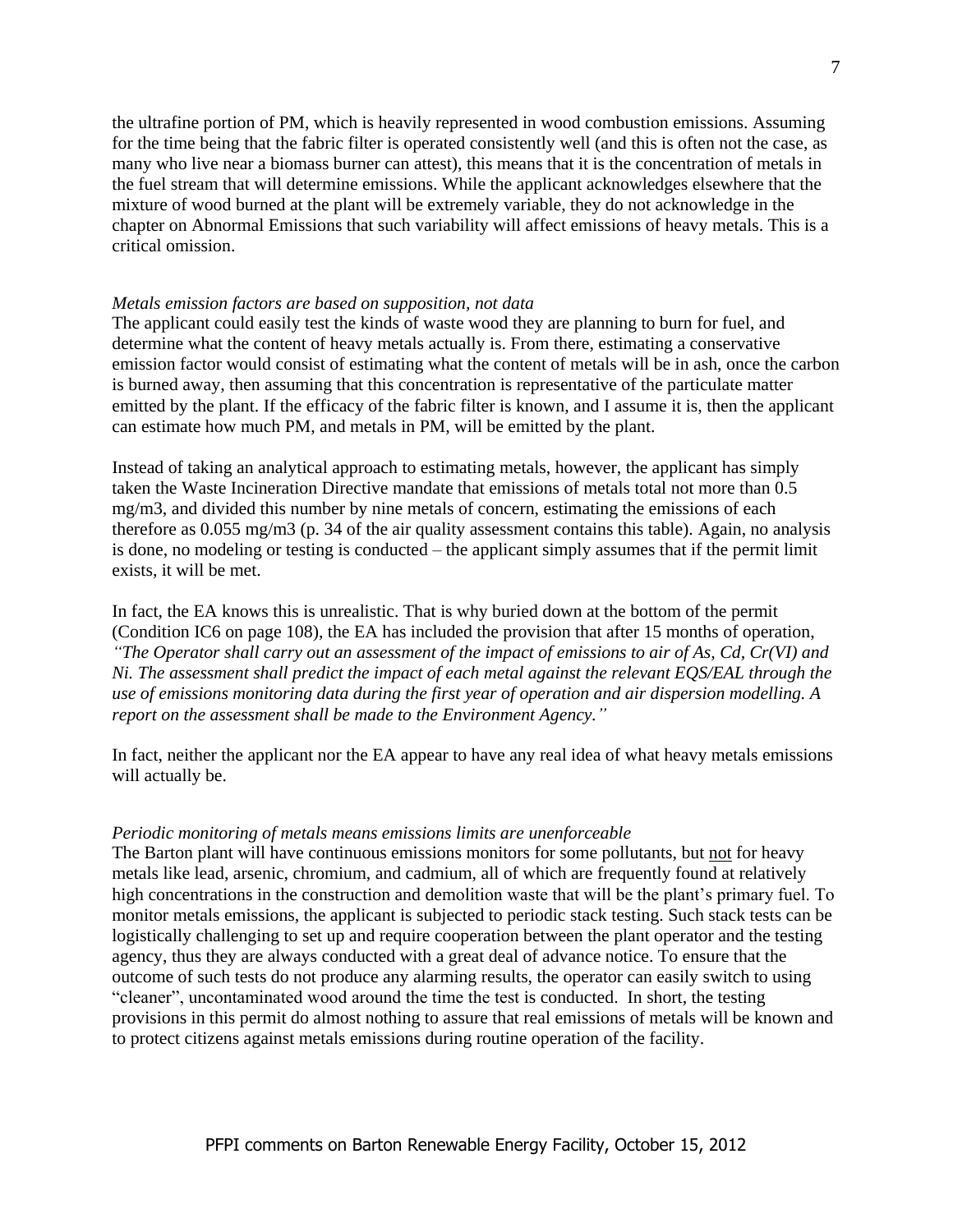## <span id="page-7-0"></span>*Arsenic emissions are likely underestimated*

Arsenic is an example of a heavy metal where the guesswork on emissions by the applicant is especially notable. The modeling assumes an emissions rate of 0.055 mg/m3 for arsenic, or one ninth of the total limit for nine metals that is set at  $0.5 \text{ mg/m3}$ . However, the EA knows admits this emissions estimate is likely flawed. At p. 111, the draft permit states,

*"It is reasonable to expect that arsenic may account for a higher proportion of metals emissions than that assumed in the air quality study because the proposed facility is likely to burn wood treated with arsenic. An emission limit for arsenic should be specified in any permit."*

Controlling arsenic emissions may be very difficult, however. Even assuming the fabric filter works perfectly and contains particulate matter to the specified limit, the arsenic content of PM derived from burning contaminated wood can still exceed its permit limit.

As it is, the arsenic emissions postulated in the Barton application result in a modeled concentration in the air near the ground that is 68.66% of the UK health standard. It's surprising that EA would encourage development of a single facility that erodes air quality this much, particularly since they have admitted that actual emissions may be higher than estimated. For the information of the reader, it should be noted that while the health standard for arsenic in the UK is 1.25 ng/m3, the health standard adopted here in Massachusetts for annual exposure to arsenic is 0.2 ng/m3, and the 24-hr standard is 0.5 ng/m3. In other words, the UK standard is 6.25 times higher (less protective) than the standard here in Massachusetts.

## <span id="page-7-1"></span>*Emissions of hexavalent chromium (CrVI) have been underestimated*

 $\overline{a}$ 

Hexavalent chromium (CrVI) is the most deadly form of chromium. To estimate emissions, the applicant has guessed that only a small portion  $-0.7%$  - of total chromium will be in the hexavalent form (page 33 of the air quality assessment document). This conclusion is not supportable in light of existing data. The US Environmental Protection Agency's database of chromium speciation provides factors for the percent of total chromium that should be considered to be emitted in the hexavalent form by different processes. The factor for utility boilers burning wood or waste is 56%. Work from a Florida research group that focuses on the fate of CCA-treated wood has also characterized hexavalent chromium. One study<sup>2</sup> concludes,

"*Results show that for both new and weathered CCA-treated wood, Cr(VI) occurred in the range of 0.7–4% of the total Cr*" (see table).

 $2^{2}$  Song, J., et al. 2006. Implication of chromium speciation on disposal of discarded CCA-treated wood. Journal of Hazardous Materials, B128 280-288.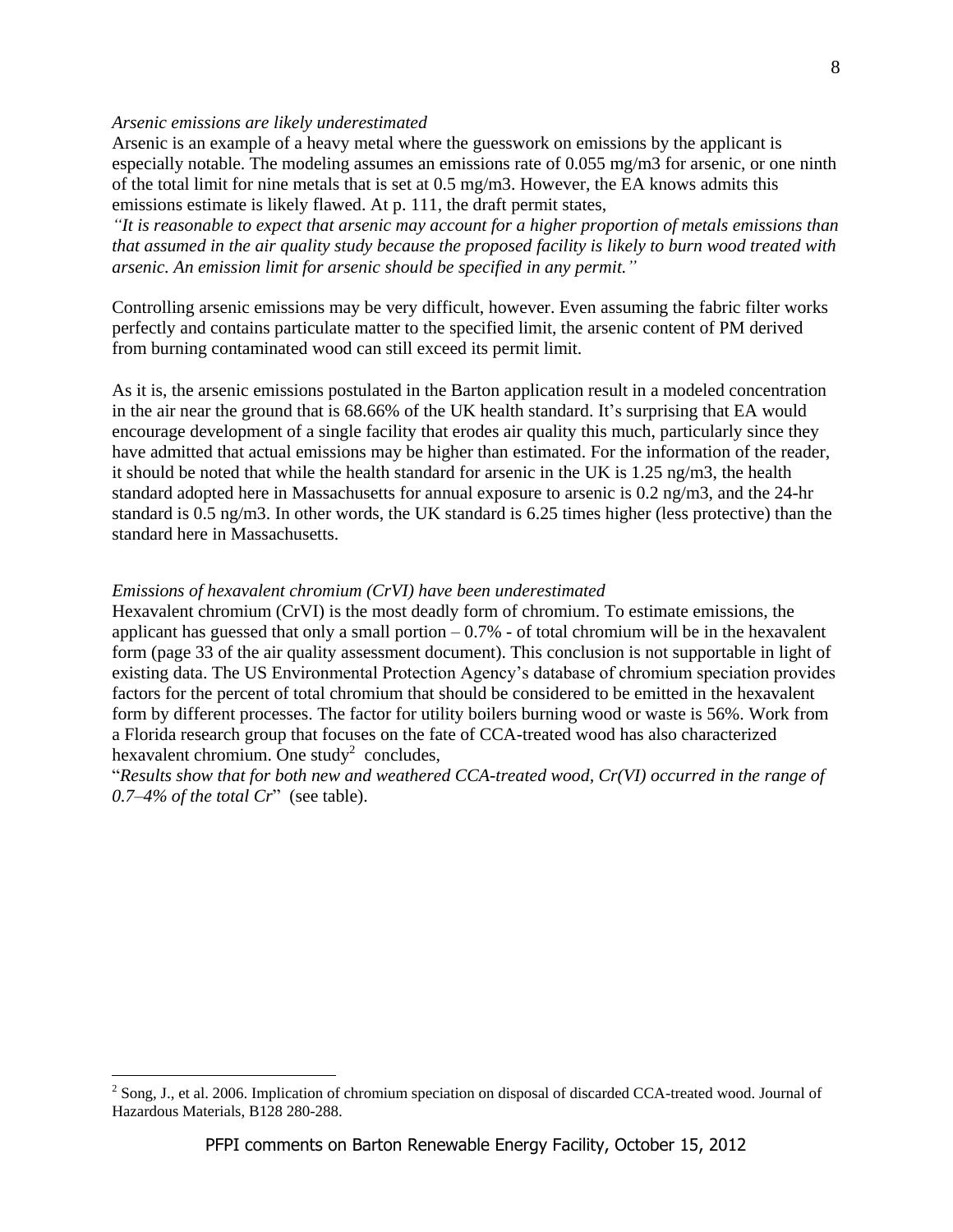| Table 1                                                          |  |
|------------------------------------------------------------------|--|
| Sample details and retention values for CCA-treated wood samples |  |

| Sample category | Sample ID | Rated retention<br>(kg/m <sup>3</sup> ) | Average Cr<br>concentration (mg/kg) | Average Cr(VI)<br>concentration (mg/kg) | $Cr(VI)$ $(\%)$ | Remarks                    |
|-----------------|-----------|-----------------------------------------|-------------------------------------|-----------------------------------------|-----------------|----------------------------|
|                 | UN        |                                         | 1.2                                 | < 0.8                                   |                 | Untreated SYP <sup>a</sup> |
|                 | А         | 4                                       | $2850 \pm 18$                       | $90 \pm 26$                             | 3.2             |                            |
|                 | B         | 6.4                                     | $5440 \pm 200$                      | $36 \pm 5$                              | 0.7             |                            |
|                 | C         | 6.4                                     | $2820 \pm 43$                       | $43 \pm 3$                              | 1.5             |                            |
|                 | D         | 6.4                                     | $1310 \pm 2$                        | $22 + 7$                                | 1.7             |                            |
|                 | E         | 6.4                                     | $2720 \pm 70$                       | $45 + 4$                                | 1.7             |                            |
| New wood        | F         | 6.4                                     | $2860 \pm 33$                       | $55 \pm 3$                              | 1.9             |                            |
|                 | G         | 6.4                                     | $3150 \pm 72$                       | $45 \pm 8$                              | 1.4             |                            |
|                 | H         | 4.0                                     | $1800 \pm 131$                      | $71.3 \pm 15$                           | 4.0             |                            |
|                 |           | 9.6                                     | $6350 \pm 920$                      | $113 \pm 26$                            | 1.8             |                            |
|                 |           | 40.0                                    | $15800 \pm 230$                     | $248 \pm 52$                            | 1.6             |                            |
|                 | pH-N      | 6.4                                     | $1470 \pm 46$                       | $29.4 \pm 14$                           | 2.0             | Used for pH impact         |
|                 | Pole      | 9.6                                     | $5340 \pm 122$                      | $42.4 \pm 10$                           | 0.8             |                            |
|                 | C&D A     |                                         | $278 \pm 100$                       | $6.9 \pm 1.2$                           | 2.5             |                            |
| Weathered wood  | C&D B     | -                                       | $421 \pm 20$                        | $29.7 \pm 4.3$                          | 7.1             |                            |
|                 | pH-W      | $\qquad \qquad \longmapsto$             | $2550 \pm 55$                       | $16.8 \pm 6.7$                          | 0.7             | Used for pH impact         |

<sup>a</sup> SYP: Southern yellow pine.

Further, an ash study from that group<sup>3</sup> found extensive conversion of trivalent chromium to the hexavalent form during combustion. From this, it should be concluded that the applicant's estimate that only 0.7% of chromium occurs in the CrVI form is likely not supportable.

## <span id="page-8-0"></span>*Metals contamination levels in ash are significantly underestimated*

The underrepresentation of metals content of wood extends also to the underrepresentation of metals content in wood ash. Values presented by the applicant appear to be too low by several orders of magnitude. Page 38 of the "supporting information" document contains the following table, which estimates that heavy metals content of wood ash (mg/kg) is mostly in the single digits:

 3 Solo-Gabriele, et al. 2002. Characteristics of chromated copper arsenate-treated wood ash. Journal of Hazardous Materials, B89 213-232.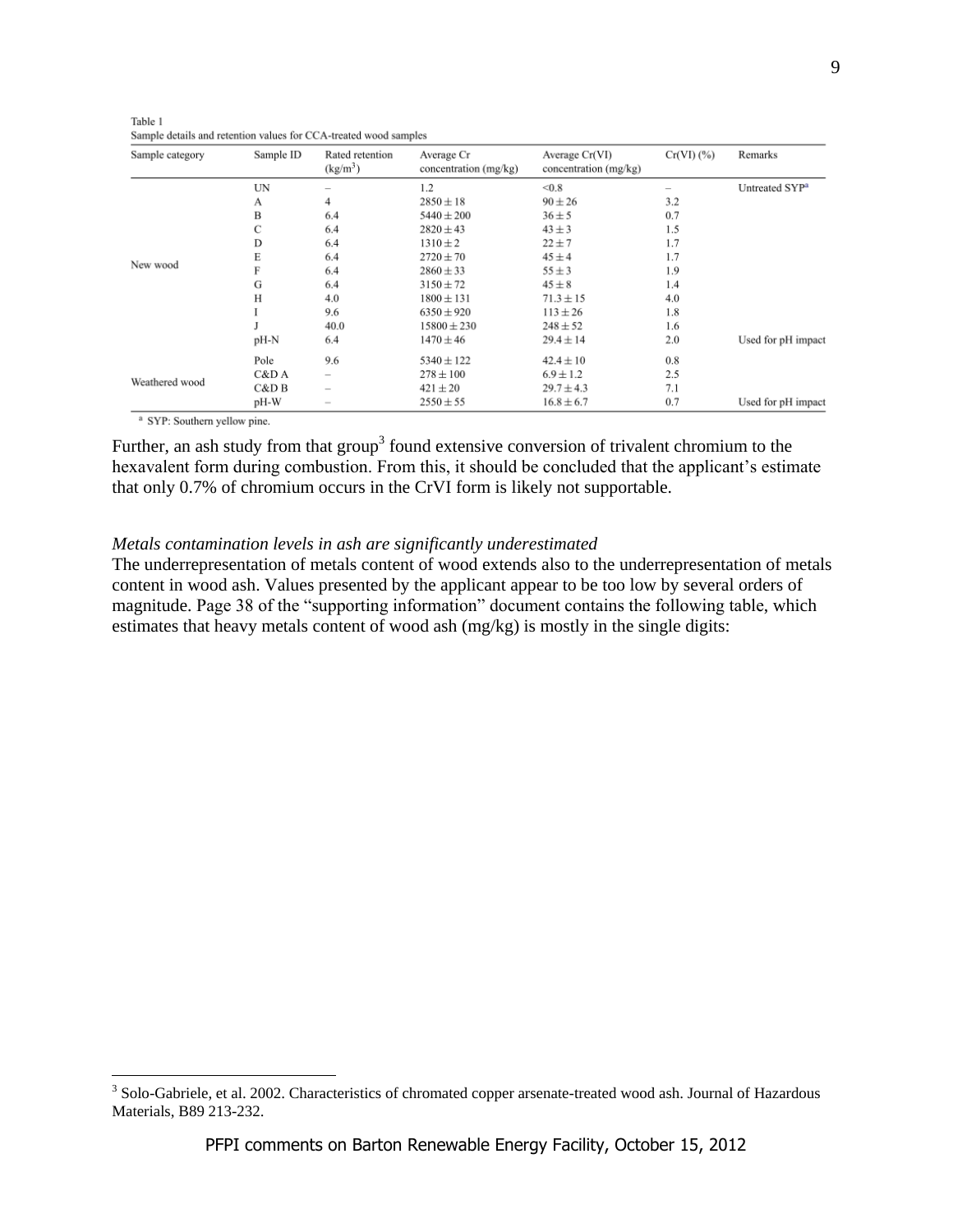The table below shows the typical trace components found in bottom ash.

| Table 2.12 - Typical Composition of Bottom Ash |  |  |
|------------------------------------------------|--|--|
|                                                |  |  |

| <b>Component</b>     | <b>Unit</b> | <b>Average</b> |
|----------------------|-------------|----------------|
| Total Organic Carbon | $\%$        | 0.1            |
| Total cadmium        | mg/kg       | 0.4            |
| Total mercury        | mg/kg       | 0.5            |
| Total chromium       | mg/kg       | 9.7            |
| Total copper         | mg/kg       | 32             |
| Total lead           | mg/kg       | 3.4            |
| Total nickel         | mg/kg       | 9.4            |
| Thallium             | mg/kg       | 1.0            |
| Managanese           | mg/kg       | 6824           |
| Arsenic              | mg/kg       | 1.0            |
| Antimony             | mg/kg       | 1.0            |
| Cobalt               | mg/kg       | 4.2            |
| Vanadium             | mg/kg       | 40             |
| Zinc                 | mg/kg       | 22             |
| Tin                  | mg/kg       | 1.0            |
| Dioxin/Furan (ITEQ)  | ng/kg       | 3.7            |

However, these numbers don't look like contamination levels of ash, even from untreated wood. Instead, they look like the levels of metals that are found in unburned wood. For instance, a sample of unburned "park waste wood" has contamination levels that are similar to those claimed for ash (this is sample #925 in the European "PHLLLIS" database , which contains data on the composition of hundreds of samples of biomass fuels – available at [http://www.ecn.nl/phyllis/\)](http://www.ecn.nl/phyllis/).

| Elemental analysis (mg/kg sample (dry)) |  |  |  |                                                   |  |  |  |             |
|-----------------------------------------|--|--|--|---------------------------------------------------|--|--|--|-------------|
|                                         |  |  |  | Al 141 Msr Fe 200 Msr Pb - ND                     |  |  |  |             |
|                                         |  |  |  | As 1.6 $Lim$ Hg - ND Sb - ND                      |  |  |  |             |
|                                         |  |  |  | <b>B</b> 4.7 Msr <b>K</b> 1500 Msr <b>Se</b> - ND |  |  |  |             |
|                                         |  |  |  | Ba - ND Mg 260 Msr Si 380 Msr                     |  |  |  |             |
|                                         |  |  |  | Ca $1300$ Msr Mn $16$ Msr Sn - ND                 |  |  |  |             |
|                                         |  |  |  | $Cd - N D MO - N D Sr - N D$                      |  |  |  |             |
|                                         |  |  |  | $Co$ 0.6 Lim Na 120 Msr Te - ND                   |  |  |  |             |
|                                         |  |  |  | $Cr$ 14 Msr Ni 30 Msr Ti 5.1 Msr                  |  |  |  |             |
|                                         |  |  |  | Cu $160$ Msr $P$ $190$ Msr $V$ 0.3 Msr            |  |  |  |             |
|                                         |  |  |  |                                                   |  |  |  | $Zn$ 22 Msr |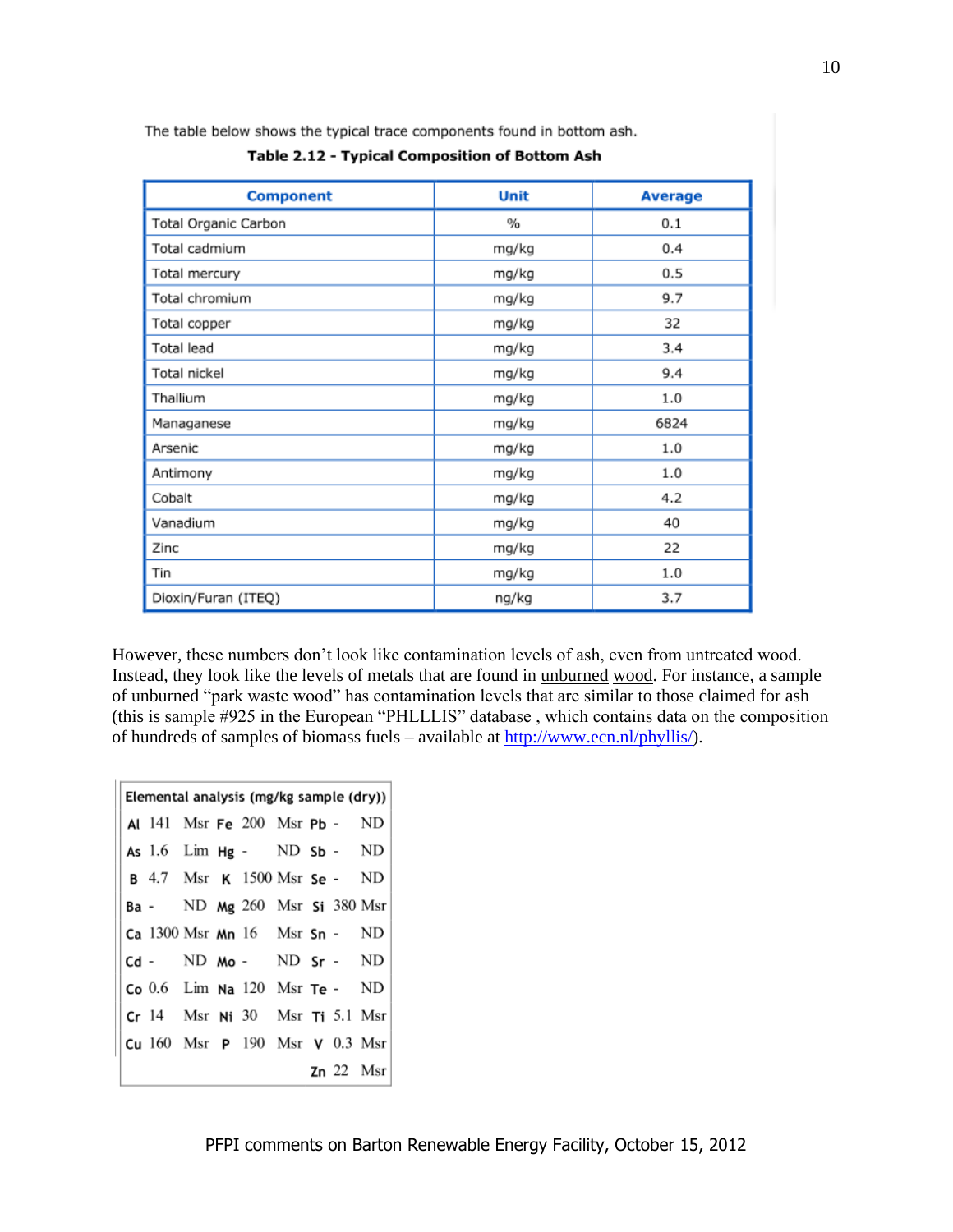While the wood sample shows arsenic concentrations in unburned wood to be 1.6 mg/kg, incredibly, the value for the ash sample offered by the applicant is only 1 mg/kg/ The applicant is thus claiming that even after nearly all the carbon is burned off, and what is left is the unburnable ash fraction in which metals would ordinarily be concentrated, arsenic concentrations are still lower than in unburned wood. This is simply not credible.

Data from the Florida research group that focuses on characterizing contamination levels in treated wood and figuring out safe remediation and disposal shows how far off the Barton plant's ash numbers are. An analysis of ash<sup>4</sup> from wood treated with different concentrations of the copperchromium-arsenate wood preservative concludes (emphasis added)

*"Results from neutron activation analysis (Table 2) indicate that metal concentrations of the untreated wood ash samples were on the order of a 100 mg/kg for each metal. Metal <i>concentrations for the ash prepared from C&D wood were on the order of 1000–4000 mg/kg for each metal. For the 4, 9.6 kg/m3, and weathered wood samples, Cr, Cu, and As concentrations were on the order of tens of thousands of mg/kg, whereas for the 40 kg/m3 wood ash sample, concentrations were on the order of hundreds of thousands of mg/kg. For the 40 kg/m3 sample, data show that the metals, Cr, Cu, and As, account for 36% of the ash by weight. The measured values of the unburned wood samples were between 30 and 50% higher than their rated value. The measured values of the untreated, 4, 9.6, 40 kg/m3, and weathered wood samples were < 0.3, 4.8, 13.1, 48.7, and 12.7 kg/m3, respectively, with a standard deviation less than 6% of the measured values"*

#### Table 2

 $\overline{a}$ 

Total metals concentrations of ash samples

| Sample description                                                                                     | Average metals concentration from<br>neutron activation analysis (mg/kg) |               |               |
|--------------------------------------------------------------------------------------------------------|--------------------------------------------------------------------------|---------------|---------------|
|                                                                                                        | Сr                                                                       | Сu            | As            |
| Untreated wood ash                                                                                     | $106 (22)^a$                                                             | 330 (192)     | 31(7)         |
| Ash from wood treated at $4 \text{ kg/m}^3$                                                            | 21300 (7700)                                                             | 10520 (3800)  | 11080 (3100)  |
| Ash from wood treated at $9.6 \text{ kg/m}^3$                                                          | 49150 (19100)                                                            | 32950 (11900) | 37950 (20500) |
| Ash from wood treated at $40 \text{ kg/m}^3$                                                           | 165000 (3000)                                                            | 98450 (4500)  | 99300 (5700)  |
| Ash from weathered wood                                                                                | 52250 (13000)                                                            | 39250 (15600) | 30550 (12100) |
| Ash from recycled wood waste, C&D 1                                                                    | 1100                                                                     | 1400          | 730           |
| Ash from recycled wood waste, C&D 2                                                                    | 1860                                                                     | 2090          | 1310          |
| Ash from recycled wood waste, C&D 3                                                                    | 3530                                                                     | 1900          | 2250          |
| Ash from laboratory mixture of untreated wood<br>(95%) and CCA-treated wood at $4 \text{ kg/m}^3$ (5%) |                                                                          |               |               |

<sup>a</sup> Standard deviation of the analysis between the University of Florida and Massachusetts Institute of Technology reactor given in parenthesis.

In sum, this lab, which specializes in analyzing preserved wood and wood ash, concludes that concentrations of heavy metals are thousands to hundreds of thousands of times higher than the levels claimed by Peel Energy for the Barton plant.

#### <span id="page-10-0"></span>*Disposal of ash as a source of environmental contamination*

Fugitive dust from ash handling operations at a biomass plant can be a significant nuisance. If the ash is actually a hazardous waste, the problem goes from an annoyance to a health hazard. The applicant

<sup>&</sup>lt;sup>4</sup> Solo-Gabriele, et al. 2002. Characteristics of chromated copper arsenate-treated wood ash. Journal of Hazardous Materials, B89 213-232.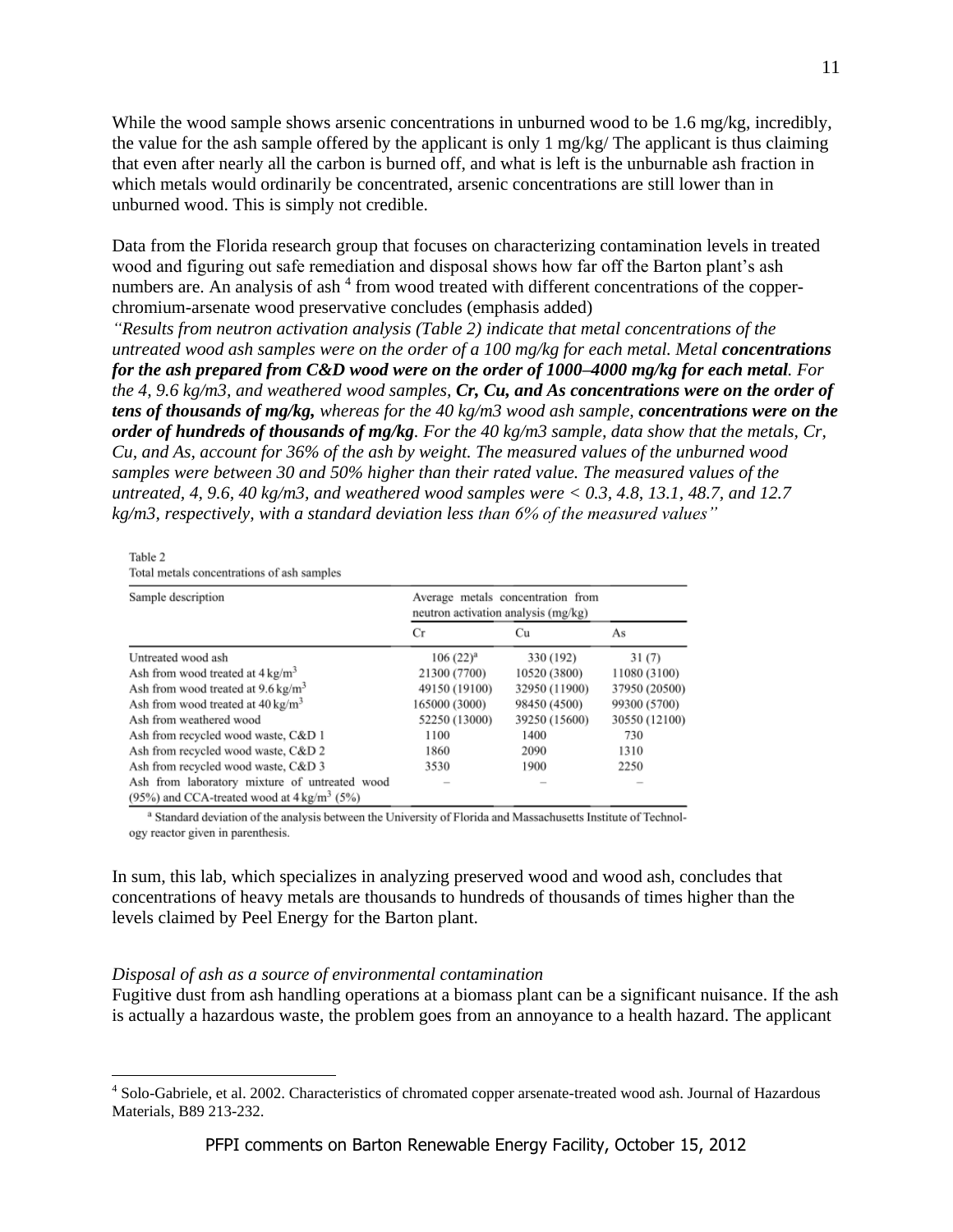does admit that some wastes from the plant will be considered hazardous. For instance, p. 37 of the supporting technical information document states,

*"As can be seen in the process flow diagram in Annex 1, boiler ash will be mixed with bottom ash. It is acknowledged that this is a common practice in waste incineration plants in the UK. The mixture of boiler ash and bottom ash is a non-hazardous waste which can be recycled. If the boiler ash were to be mixed with the APC residues, the mixture would be defined as hazardous waste and this would restrict the ability of the operator to recycle the boiler ash.Peel are investigating options for the recovery of the bottom ash at any facilities in the local area. At the time of submitting this application, there have not been any facilities identified for recovery of the bottom ash, so bottom ash will be transferred for disposal."*

However, table 2.13 on page 39 states that bottom ash and boiler ash are "*relatively inert, classified as non-hazardous*". Thus, while the applicant admits that in some cases, materials from the facility will need to be landfilled as a hazardous waste due to contamination. Yet strangely, the applicant claims that some kinds of ash can be used as "aggregate" or in other ways. It strains credulity that the ash and residues from different parts of the combustion process would have dramatically different composition, given that the plant will be burning contaminated materials.

## <span id="page-11-0"></span>*Is the Davyhulme area being treated as a sacrifice zone?*

 $\overline{a}$ 

With regard to the area where the plant is to be built, the EA notes in the draft permit that it already experiences significant environmental contamination:

*"There have been a number of potentially contaminative activities in the immediate vicinity of the site which have included a sewage works comprising storm water filter beds, bacteria beds and grit drying beds. It is regarded that areas of the site may have been subject to the tipping of waste products or residues from the adjacent sewage works. In addition, a variety of processes have operated on the sewage works site which are likely to have involved excavation, burial of past processes and deposition of surplus materials. A previous ground investigation undertaken to the south of the site by United Utilities indicated that there were elevated levels of lead, total cyanide, benzene, polyaromatic hydrocarbons (PAH) and total petroleum hydrocarbons (TPH) compounds in the made ground."*

Burning C&D wood that contains lead paint could significantly add to lead exposure in the area. Given that heavy metals, including lead, are already elevated in the area, has anyone bothered to check what the levels of lead in childrens' blood are, before permitting another facility that will be a significant source of heavy metals? One can do a simple internet search and find a wealth of articles on childhood lead poisoning, such as this one<sup>5</sup>, which points out that "*recent research has indicated that significant neurologic damage to children occurs even at very low levels of exposure*" The abstract's numbers speak for themselves:

*"Objectives: This research updates estimates of elevated blood lead levels among a cohort of children ≤ 6 years of age and compiles recent research to determine a range of the costs of lead paint hazard control (\$1–\$11 billion) and the benefits of reduction attributed to each cohort for health care (\$11–\$53 billion), lifetime earnings (\$165–\$233 billion), tax revenue (\$25–\$35 billion), special education (\$30–\$146 million), attention deficit–hyperactivity disorder (\$267 million), and the direct costs of crime (\$1.7 billion).* 

<sup>&</sup>lt;sup>5</sup> Gould, Elise. 2009. Childhood Lead Poisoning: Conservative Estimates of the Social and Economic Benefits of Lead Hazard Control. Environ Health Perspect. 2009 July;117(7): 1162–1167. Available at <http://www.ncbi.nlm.nih.gov/pmc/articles/PMC2717145/>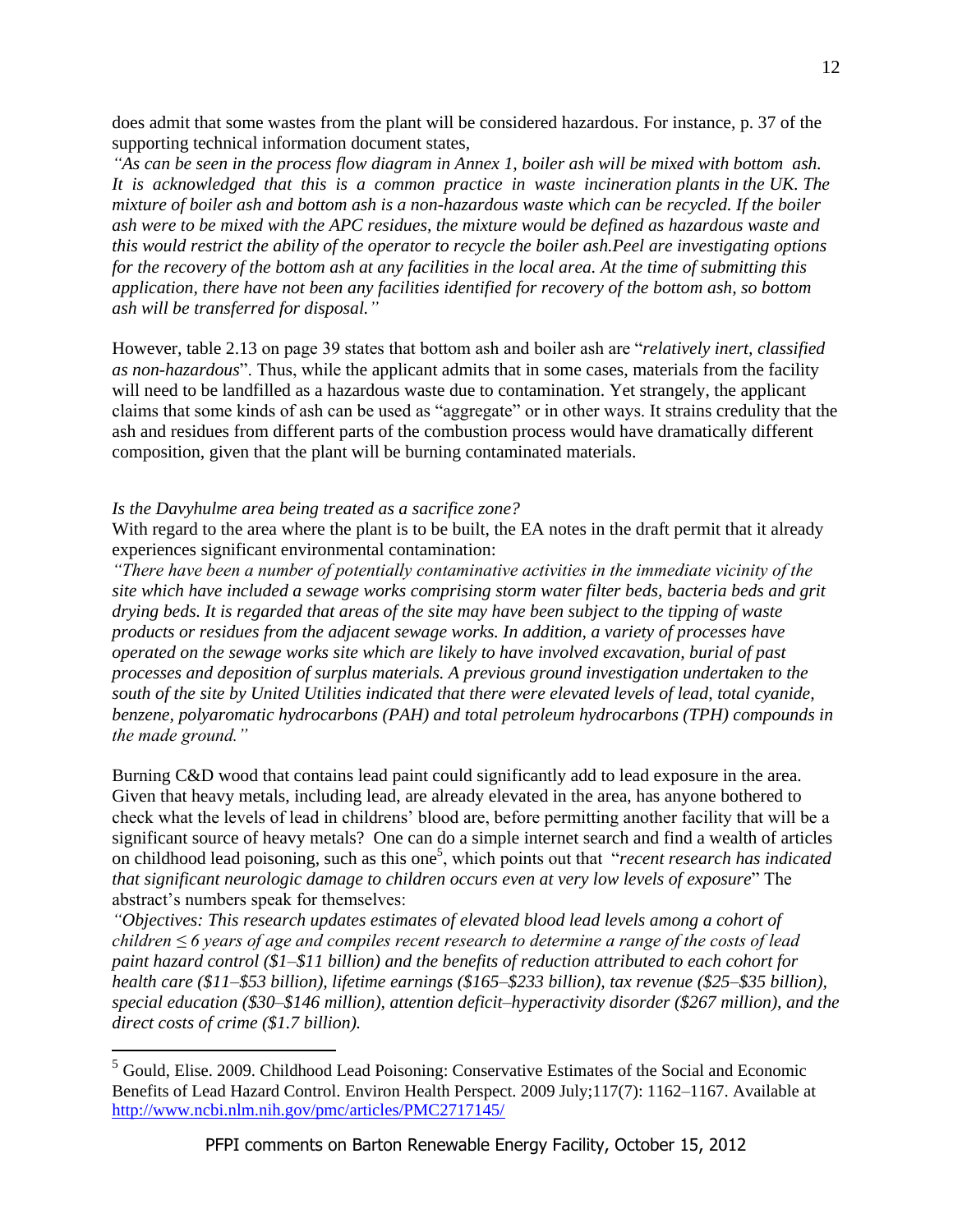*Results: Each dollar invested in lead paint hazard control results in a return of \$17–\$221 or a net savings of \$181–269 billion.*

*Conclusions: There are substantial returns to investing in lead hazard control, particularly targeted at early intervention in communities most likely at risk. Given the high societal costs of inaction, lead hazard control appears to be well worth the price."*

Promoting incineration that mobilizes lead and other metals, diffusing them into the atmosphere and depositing them in an already burdened environment, is bad public policy. People and the environment should be protected from new sources of pollution.

## <span id="page-12-0"></span>**Emissions of other pollutants**

## <span id="page-12-1"></span>*Emissions of PAHs will be higher than represented*

Polycyclic aromatic hydrocarbons (PAHs) are a class of chemicals emitted by combustion of wood and other materials. They are considered to be carcinogenic, mutagenic, and teratogenic (causing birth defects). Wood combustion is noted as an especially potent source of PAHs. Referring to emissions of the PAH benzo(a)pyrene, the draft permit (p. 31) states that modeling for emissions impacts assumed a concentration of 0.002 mg/m3. The applicant must not have liked how the results came out, because the EA states that they "*subsequently used actual data*" - a value of 0.00011 mg/m3, only 5.5% of the modeled concentration. However, "*The Applicant confirmed that the WID data used was from municipal waste plants as there was no data available for wood burning plants*"

I was curious what emissions of this very toxic chemical were from wood-burning, so I checked the US EPA's database of emissions from wood-burning boilers and found a range of reported emissions of benzo(a)pyrene up to 22 ug/m3, which is 200 times higher than the level assumed by the applicant and 11 times greater than used in the air quality assessment. Again, by choosing arbitrary emissions factors for air pollutants, the applicant is dramatically under-representing potential emissions.

## <span id="page-12-2"></span>*Emissions of volatile organic compounds will be higher than represented*

Volatile organic compounds are a class of organic pollutants that contains many air toxics identified by the US Environmental Protection Agency as threats to health. Several of those emitted by biomass facilities, such as benzene and formaldehyde, are carcinogens. Apparently, even though a number of VOCs are considered extremely harmful to health, only two have been considered in the permitting of the Barton plant. The air quality assessment admits (at p. 31) that "*In reality, only a small fraction of the VOCs released from the plant will be benzene and 1,3-butadiene*." Rather than acknowledging the air quality and health threat that the full suite of VOCs represents, however, the applicant goes on to state, "*Therefore, the contribution of the plant to the benzene and 1,3-butadiene levels in the atmosphere can be considered insignificant*." This statement is emblematic of the kind of reasoning employed by the applicant that consistently downplays threats to health.

#### <span id="page-12-3"></span>**"Best available technology" is not really the best**

#### <span id="page-12-4"></span>*NOx emissions could be reduced considerably*

While others have offered strong testimony on the NO<sub>x</sub> issue, there are a couple things to add. The applicant has rejected two opportunities to reduce NOx emissions. First, by rejecting fluidized bed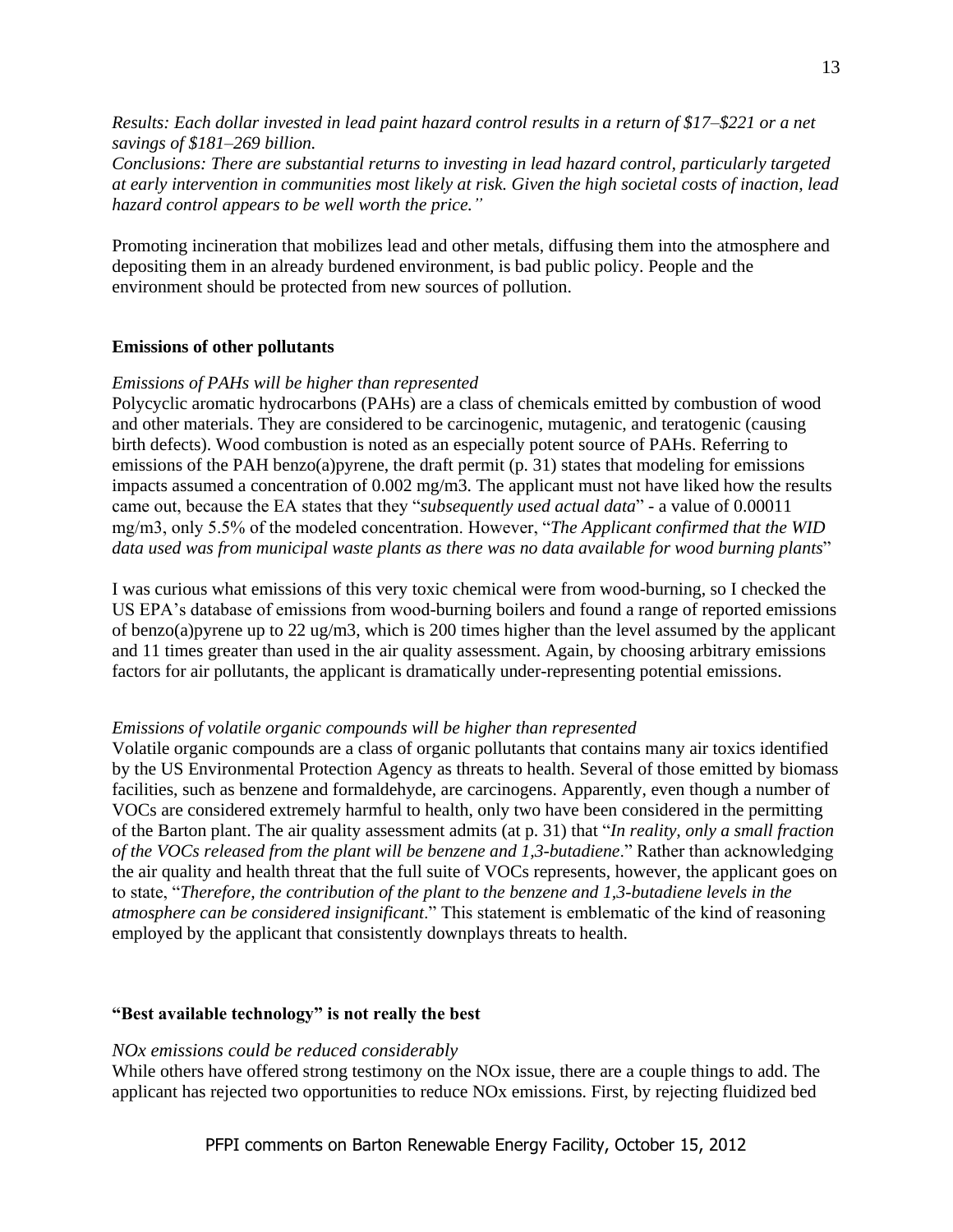technology in favor of a moving grate stoker boiler, the applicant has rejected the opportunity to reduce the NOx inherently emitted by the combustion process. Table 5.1 in the BAT document states that NOx emissions from the moving grate are  $320 - 380$  mg/m3, while those from a fluidized bed are 250 – 300. This is a large inherent difference of over 20%. Further, the applicant admits that ammonia consumption for the fluidized bed is only about one-half that for the moving grate boiler. Ammonia leakage from this injection process is one of the major sources of air pollution from this plant, which adds to particulate loading in the air, therefore, every opportunity should be taken to reduce its use. The applicant rejects yet another opportunity to reduce both NOx emissions and ammonia emissions by choosing SNCR instead of the far more effective SCR for NOx reduction.

#### <span id="page-13-0"></span>*Carbon monoxide and volatile organic compounds could be reduced*

The application shows that the only "control" for CO and VOCs considered was "good combustion control". There was no consideration of an oxidation catalyst, which is being required on many plants in the in the United States as BAT. Such a system oxidizes not only CO but also toxic VOCs like benzene and formaldehyde. To not even mention it in the BAT discussion shows how unserious the consideration of BAT was.

## <span id="page-13-1"></span>*Metals could be reduced by burning cleaner fuels*

The chief way to reduce emissions of metals from the facility is to ensure that fuels don't contain them. Yet the permit's discussion of BAT for metals in contains no discussion of fuel contamination and how it can be controlled. This is another demonstration of just how unsubstantive this BAT discussion really is.

#### <span id="page-13-2"></span>*Fuels are not adequately characterized*

Chapter 3 of the application, which describes the site, surroundings, and proposed development, also contains a description of the fuels to be burned:

*"Virgin wood material – up to 30% - this will consist of chipped virgin timber, wood pellets, short rotation coppice and energy crops such as myscanthus;* 

*• Reclaimed waste wood – between 65% and-75% – this will consist of waste wood sourced from various sources including water transfer stations, wood processing facilities/plants and other sources that would otherwise be predominantly sent to landfill;*

*• Up to 5% Solid Recovered Fuel which has been produced to a recognised standard"*

Such descriptions are also found scattered throughout the application and seemed designed to convince the public that the Barton plant will be nothing more than a simple wood-burner. However, the list of fuels actually permitted at the facility is much broader. The list of wastes permitted to be burned at the Barton facility, from schedule 2 of the draft permit, includes

- Plants, wood
- Particle board and veneer "not containing dangerous substances"
- (so "dangerous substances" do exist… but the facility has no fuel testing, no enforceable standards. Therefore this prohibition is meaningless).
- Construction and demolition wood, a subcategory of the C&D category that includes "excavated soil from contaminated sites"
- As part of the category "Wastes from waste management facilities, off-stite waste water treatment plants and the preparation of water intended for human consumption and water for industrial use" containing the subcategory "wastes from physico/chemical treatments of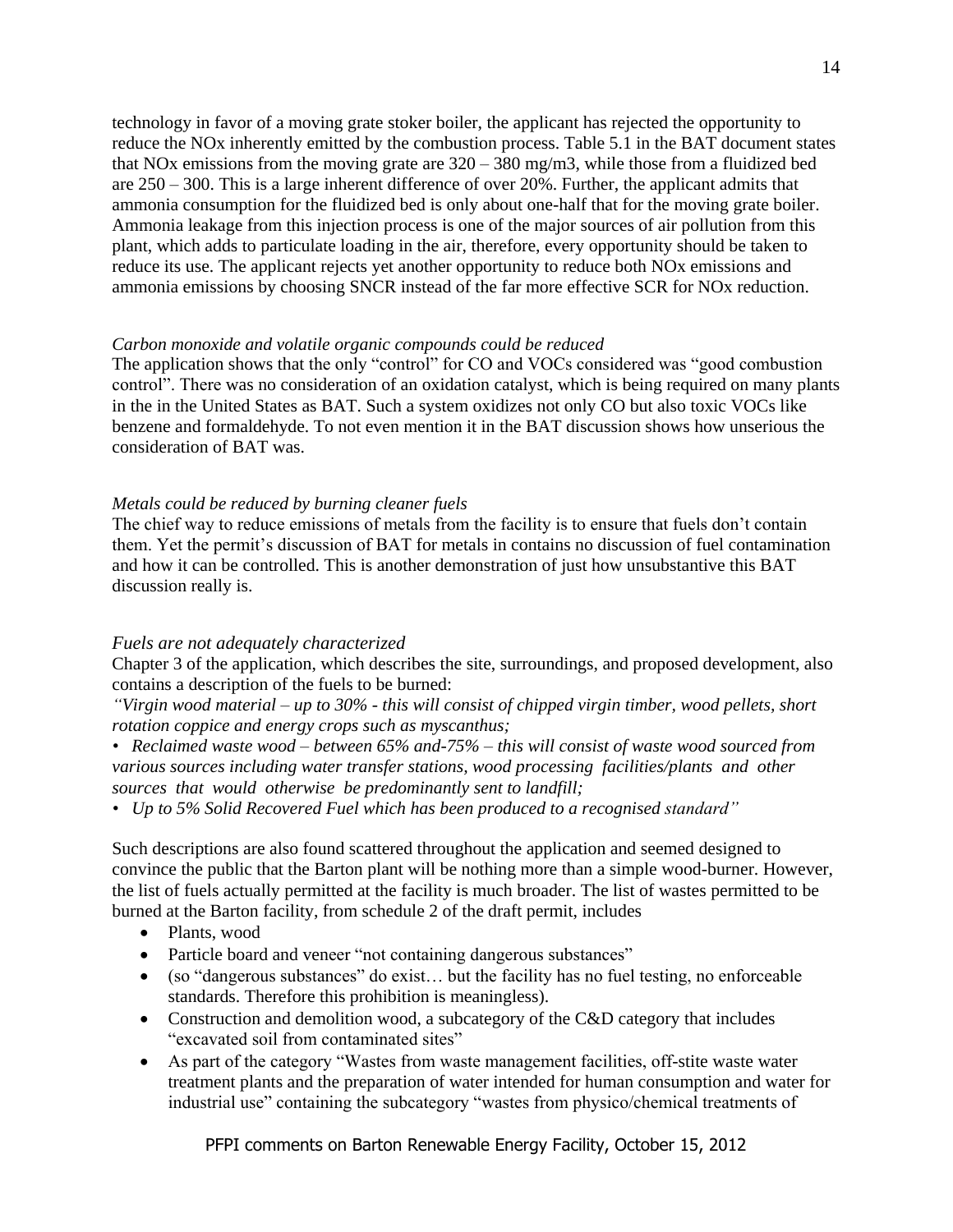waste (includingdechromatation, decyanidation, neutralisation), is the permitted fuel category of "combustible wastes not containing dangerous substances (solid recovered fuel

- produced to standard BSEN 15359:2011)"
- again, "wood not containing dangerous substances"
- "combustible waste" SRF

This is contains some very nasty materials indeed, combustion of which will produce emissions that are unlikely to be fully controlled by the very average emissions controls at the facility.

## <span id="page-14-0"></span>*There are no real controls on what the Barton facility will burn*

The "supporting information" document, p. 15, states that "unacceptable" fuels will not be burned at the facility:

*"Any unacceptable waste will be rejected and stored in a designated area in the tipping hall. The Environmental Management System (EMS) will include procedures to control the inspection, storage and onward disposal of unacceptable waste. Certain wastes will require specific action for safe storage and handling."*

These provisions have little meaning in reality. The permit says little about controlling what wastes are burned, and "unacceptable" wastes are not defined. Given that the facility is permitted to burn a large range of wastes, and will burn solid refuse, who will be sorting through the refuse to ensure that "unacceptable" fuels will not be burned? This provision is not enforceable.

## <span id="page-14-1"></span>*Assurances that wastes will be "safe" are meaningless*

Despite the long list of contaminated materials approved as fuel for the Barton plant, the language of the draft permit is sanguine. At p. 21, EA assures that

*"We are satisfied that the Applicant can accept the wastes contained in Table S2.2 of the Permit because:*

*(i) the wastes are all categorised as non-hazardous in the European Waste Catalogue and are capable of being safely burnt at the Installation.* 

*(i) these wastes are likely to be in the design calorific value (CV) range for the plant;* 

*(ii) these wastes are unlikely to contain harmful components that cannot be safely processed at the Installation"*

Here, EA appears to be stating that that because someone else has stated that wastes are not harmful, that's sufficient. The EA doesn't appear to feel any need to actually test fuels to assure that air quality standards are not violated and peoples' health is protected – the word of European bureaucrats is enough.

## <span id="page-14-2"></span>**Routine facility operation as planned will not safeguard air quality and human health**

## <span id="page-14-3"></span>*Permitted rates for short term emissions will cause air pollution to spike*

There is a dramatic difference between the daily permitted average emissions rates in the permit, and the short-term rates. For instance, while daily average rates of PM are 10 mg/m3, the half-hour average is 300% greater, at 30 mg/m3 (since heavy metals are associated with PM emissions, allowing such increases adds to the uncertainty of what actual heavy metals emissions rates at this plant will be). Hydrochloric acid rates jump 600% , from 10 to 60 mg/m3. Sulfur dioxide rates

PFPI comments on Barton Renewable Energy Facility, October 15, 2012